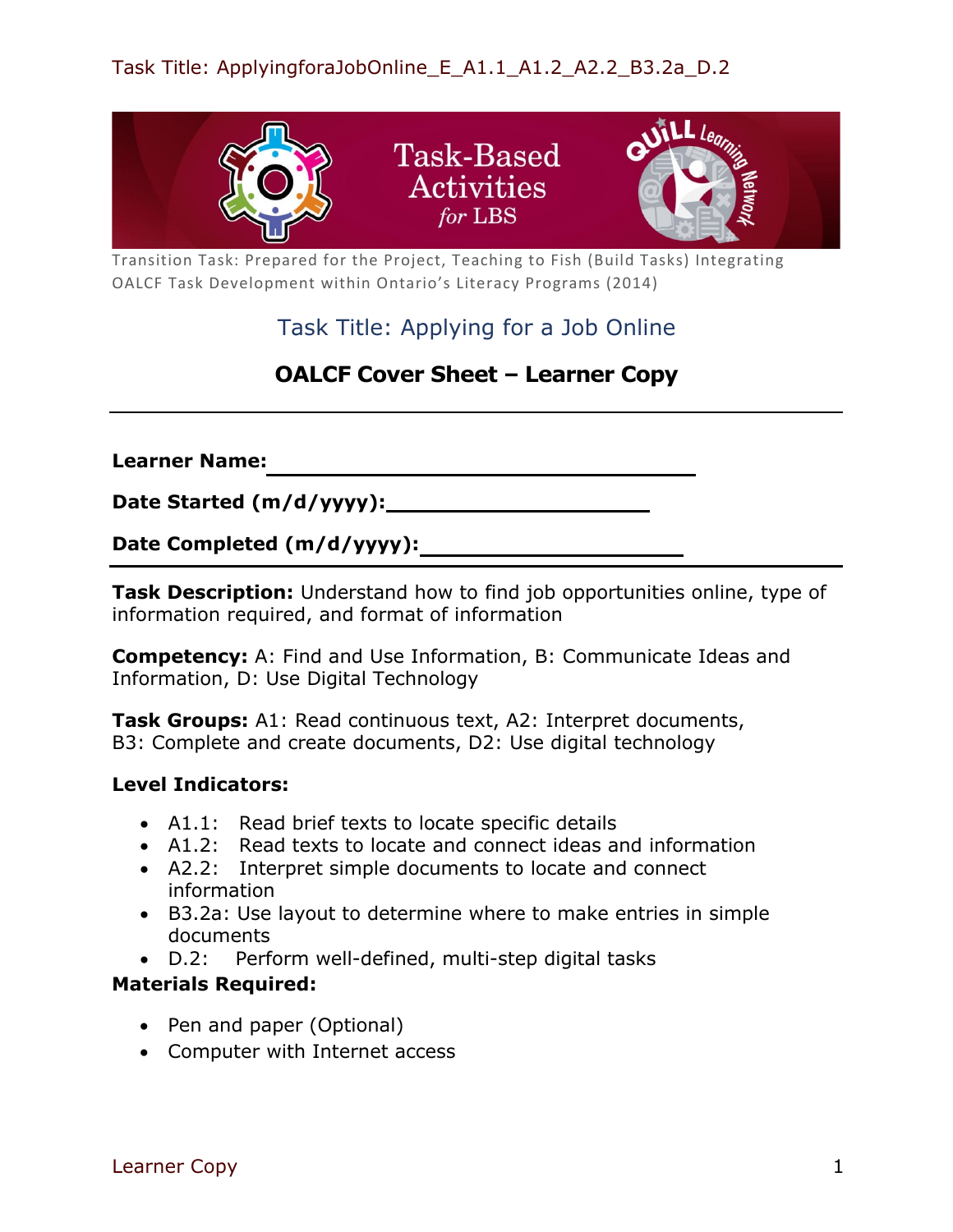#### **Learner Information:**

When applying for a job online, companies have different terminology and requirements. One requirement may include creating a user account, another may be that a company will not accept attachments and you will have to type in your resume. Read the document Applying Online.

# **Applying Online**

Many companies now post open positions online. You can search out the position you want as well as the location. Once you determine the position and location you will select the job and it will give a description of the duties and skills you will require. If you are satisfied this is what you want to do there will be a button that usually says Apply Now for you to continue.

To begin your search of companies online you may do a couple of things.

Search out the company using only the name of the company, if you select only the company name you will have to search the company website for career or employment opportunities:



Or you can add the word jobs or careers to limit your search; this will take you directly to the career or employment opportunities page:

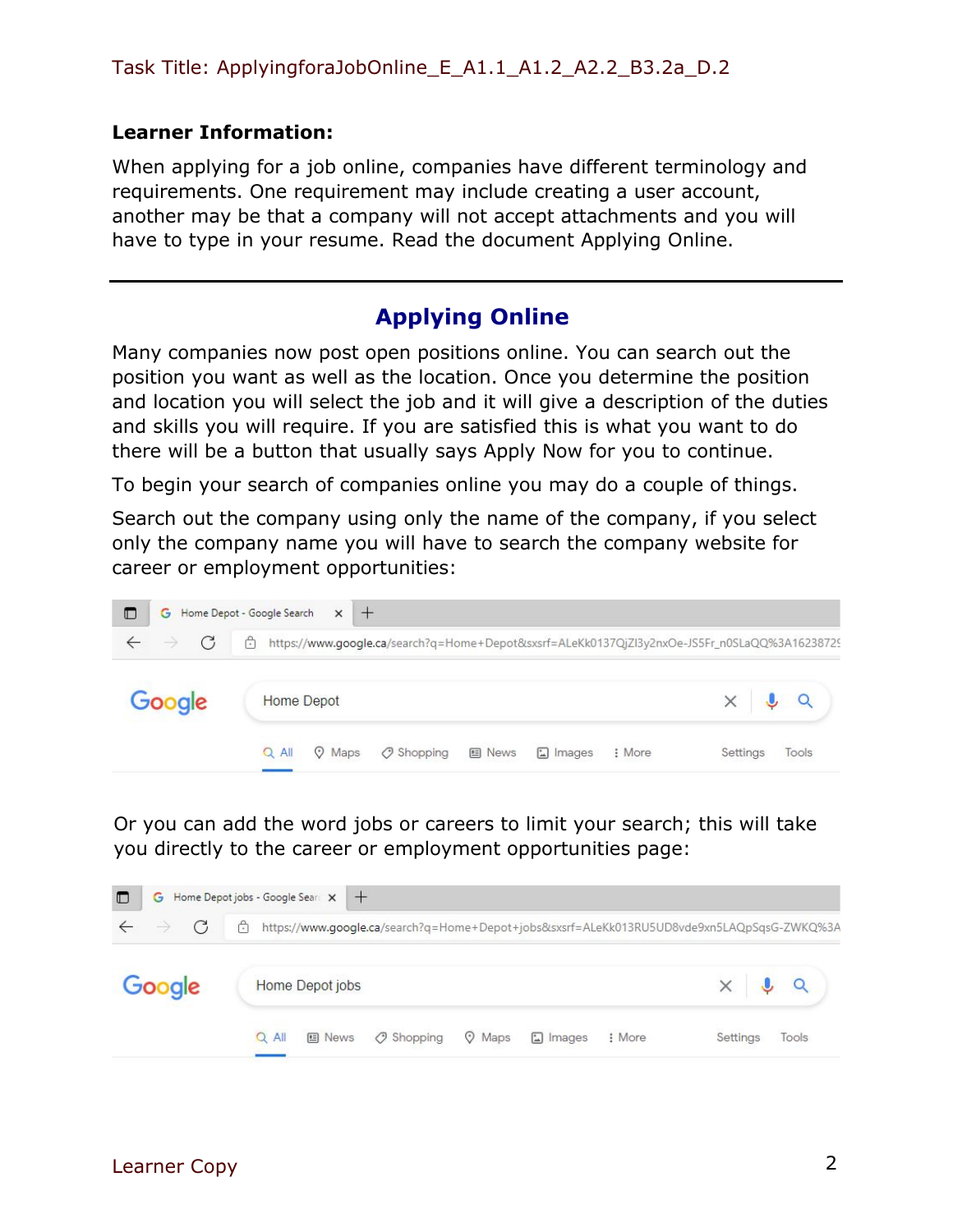Select the link for jobs or careers for that company. Since you narrowed your search to only websites related to jobs for Home Depot they have come to the top of the search. As you can see there are several choices for Home Depot jobs. Select the one you think is appropriate:



Jobs 1 - 20 of 46 - Home Depot jobs near Stratford, ontario · HVAC Technician · Customer

Once you select search jobs, many positions may pop up. In many cases when you choose a position, a job description will open. The next window to open will ask you to create a user account. Most employers ask you to create a user so that you can customize your job searching tools for the site. In some cases employers may email you job opportunities that are suited to you in the future based on the information in your user account.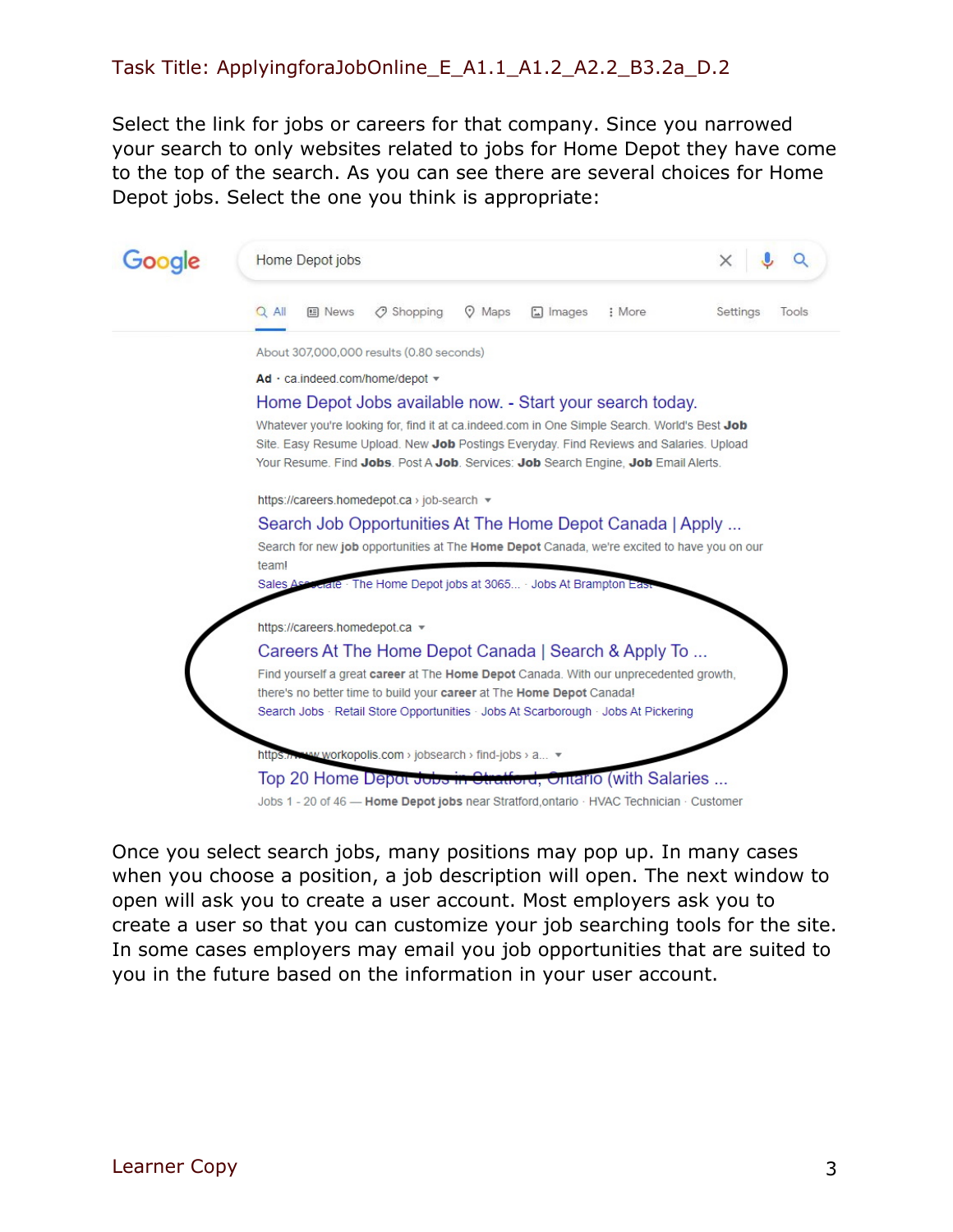Let's walk through the process of applying online.

## Create a User Account

| User Name:                        | Job Seeker                             |  |
|-----------------------------------|----------------------------------------|--|
| Password:                         | Unique numbers and letters             |  |
| Re-enter password:                | Unique numbers and letters             |  |
| Select a security question:       | What was the first school you attended |  |
| Answer to your security question: | Grade school - use the name            |  |

# User Profile

This profile will present information to a company in a set format. This format has the information organized in such a way that it is easy to review for appropriate candidates for the job.

## **Edit Your Profile**

- Contact Name
- Address
- Phone Number
- Email
- Name your CV/Resume

## **Work Experience**

- Position/Job Title
- Organization Name
- Responsibilities
- Skills
- Start Year
- End Year
- Most Recent

## **Education**

- University or Educational Institution
- Subject or area of study
- Qualification
- Grad Year
- Most Recent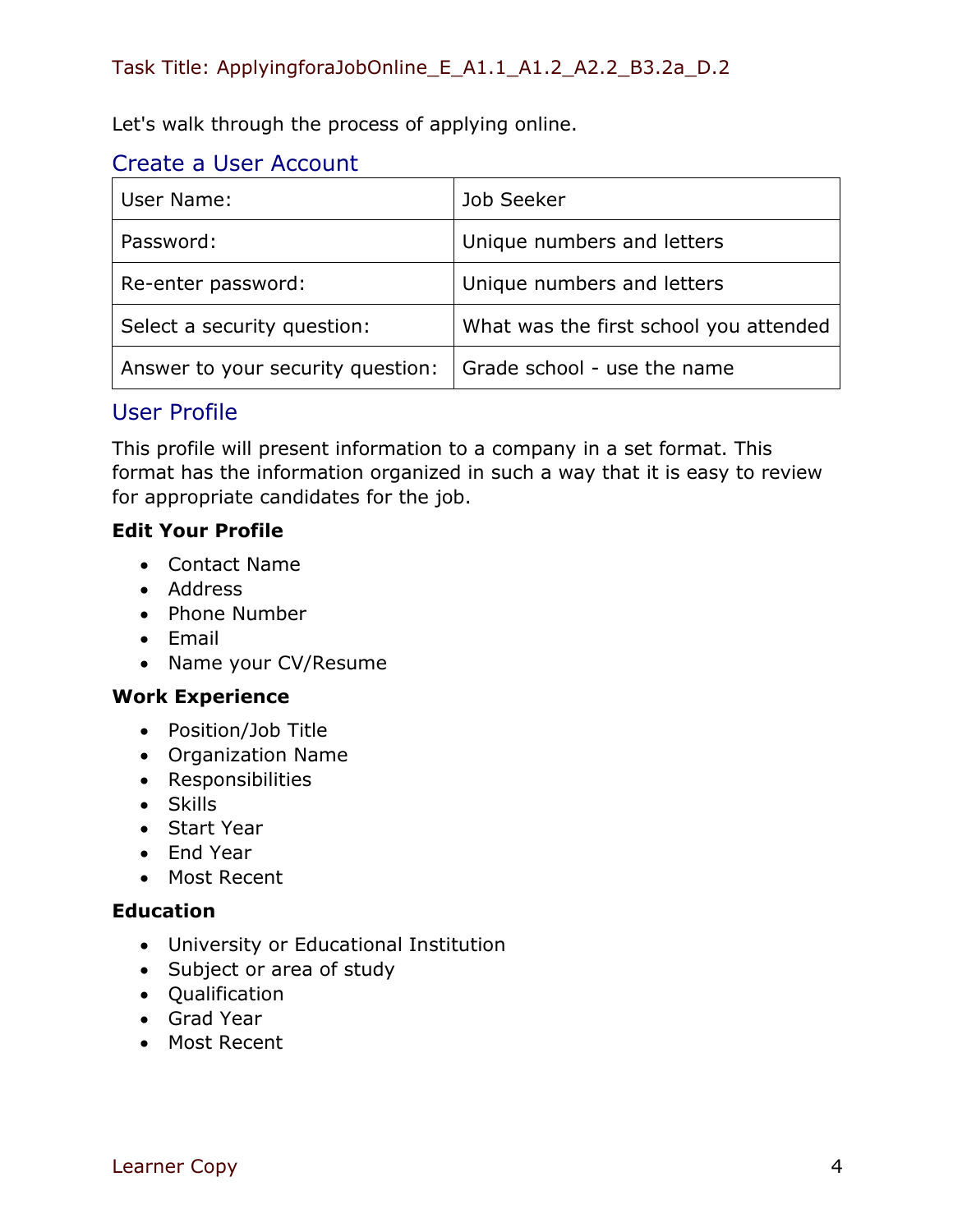## Task Title: ApplyingforaJobOnline\_E\_A1.1\_A1.2\_A2.2\_B3.2a\_D.2

## Attaching a Resume or Cover Letter

You can attach a file but it must have an acceptable extension. An extension is the identification letters at the end of the document name. For example: jobsearch.docx, the .docx is the extension. Each company will indicate which type of file it will accept, usually by indicating the acceptable extensions.

## Enter your information

In some cases employers will not accept attachments and will require you to enter the information into a set format. This will require you typing in everything from your cover letter to your resume.

#### **Work Sheet:**

Complete the following tasks.

#### **Task 1: How would you limit your search to job opportunities only?**

Answer:

#### **Task 2: Why do companies ask you to create a user account?**

Answer:

## **Task 3: If a company will not accept attachments, what might they expect you to do?**

Answer: